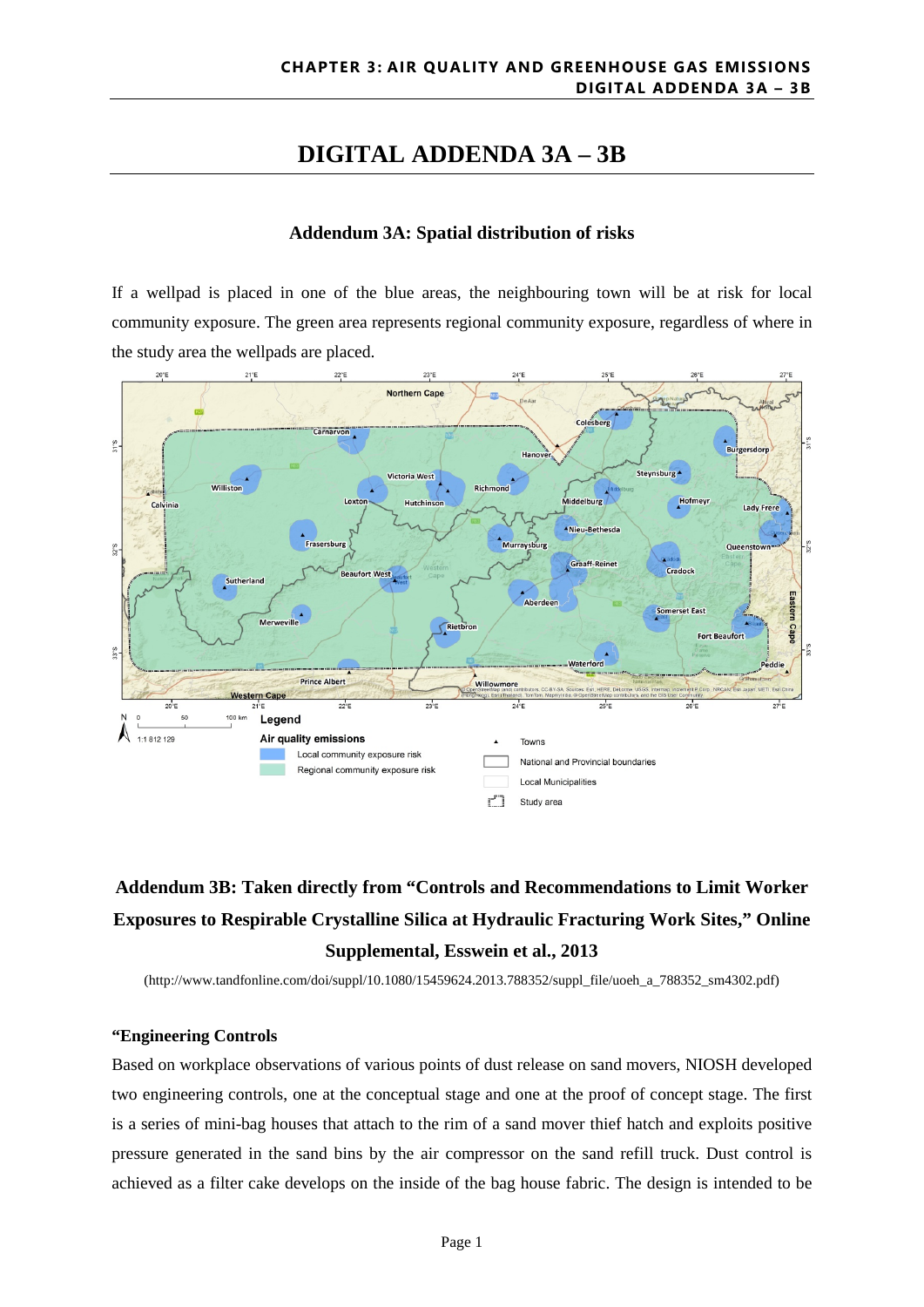self-cleaning as the filter cake is sloughed as the bag house fabric expands and collapses as air pressure is pulsed at the end of bin filling. This design is intended to be a "bolt-on" retrofit control option for sand movers currently operating in the field, but also could be configured in as part of original equipment manufacturer (OEM) for new models of sand movers. Figures 1 and 2 illustrate the concept of the mini-baghouse retrofit. A second control (at the conceptual stage) is a screw auger retrofit assembly to replace the sand belt on sand mover. This control requires more extensive engineering and mechanical retrofitting to existing sand movers, but could also be included in new OEM models.

An additional active control (which may currently be in production) includes use of a hood and ductwork connected to sand mover thief hatch openings connecting to a central manifold and then to a stand-alone baghouse for dust collection. Other (passive) considerations include enclosures, specifically installation of skirting or stilling curtains along the sides of the sand mover to contain particulate emissions from the sand belt. Similarly, enclosures and shrouding can be considered along the dragon tail with shrouding at the end of the dragon tail to limit dust emissions at the interface of transfer belts and blender hoppers. Keeping the dragon tail as close to the blender hopper or transfer belt to minimize the distance the proppant falls can reduce dust generation. Mandating the use of end caps on fill ports of sand movers is a simple and cost effective way to control silica dust ejected from this point source. Using dust control (magnesium or chloride amended water) on lease roads and at the wellpad area can reduce on-site dust generation. The use of well brines is not recommended as these may contain naturally occurring radioactive materials (NORM), including isotopes of Uranium, Thorium, Radium.

NIOSH recently published *Best Practices for Dust Control in Metal/Nonmetal Mining (NIOSH Informational Circular 9521)* which discusses dust control in underground mining operations.(1) Results from this document have direct relevance in hydraulic fracturing operations. Dust suppression using water misting may be acceptable and effective if misting nozzles are located in the correct locations and fine spray, atomizing nozzles are used. A recent paper found that the use of water spray application reduced respirable silica concentrations by 69-82% in outside stone crushing mills.(2)

While this study involved a systematic approach to understanding risks for work crew exposures to respirable crystalline silica, and is believed to be substantially representative, it may not address all points of dust generation or all options for effective controls.